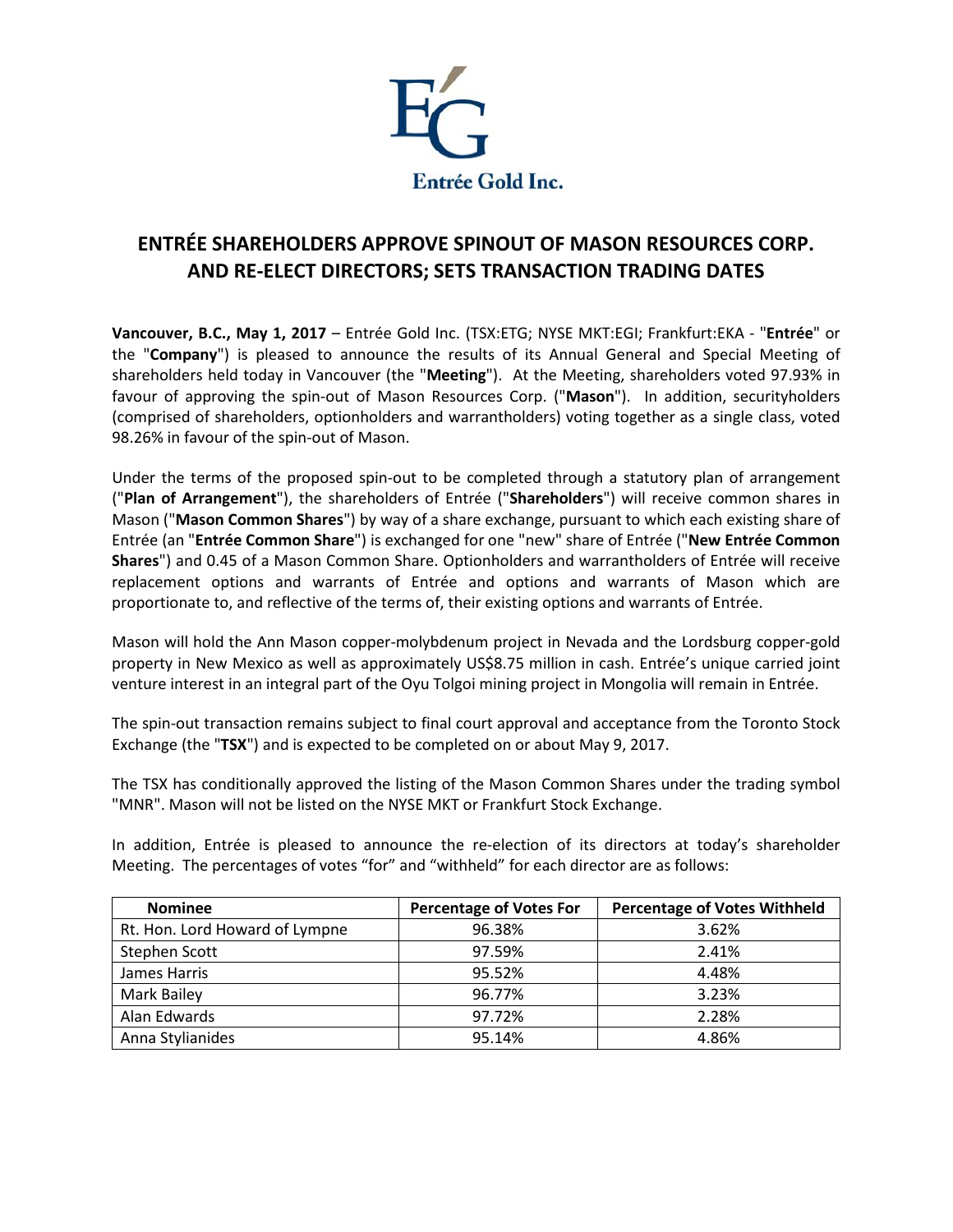In addition to the re-election of directors, shareholders re-appointed Davidson & Company LLP, Chartered Accountants as auditors for the Company for the ensuing year, set the number of directors at six for the ensuing year, approved the renewal of the Company's stock option plan, approved the adoption of Mason's stock option plan and approved the Company's name change to "Entrée Resources Ltd."

Detailed results of the voting on all matters at the Meeting are set forth in the Report of Voting Results filed on SEDAR at [www.sedar.com.](http://www.sedar.com/) Please refer to the Entrée information circular dated March 20, 2017 for more detailed information, available on the Company's website at [www.entreegold.com](http://www.entreegold.com/) and on SEDAR a[t http://www.sedar.com.](http://www.sedar.com/)

## **Trading Information**

On or about Wednesday, May 10, 2017, it is anticipated the TSX will issue a bulletin in respect of the commencement of trading of the Mason Common Shares, under the symbol "MNR". Within two business days of the TSX bulletin, the New Entrée Common Shares and the Mason Common Shares will commence trading on the TSX. The New Entrée Common Shares will concurrently commence trading on the NYSE MKT.

Where existing Entrée Common Shares (CUSIP 29383G) are held through a broker, such broker, or the depositary with which the broker holds such Entrée Common Shares, will be responsible for dealing with the exchange of these Entrée Common Shares for New Entrée Common Shares (CUSIP 29384J103) and the distribution of Mason Common Shares (CUSIP 575323100) on the shareholder's behalf.

Entrée has mailed letters of transmittal to all eligible registered shareholders. To receive Direct Registration System ("**DRS**") statements representing New Entrée Common Shares and Mason Common Shares, registered shareholders must duly complete the letter of transmittal and either provide their DRS account number or surrender their existing certificates for Entrée Common Shares, as applicable, and deliver them to Computershare Investor Services Inc. ("**Depositary**") at the address shown on the letter of transmittal. Upon surrender to the Depositary for cancellation of a certificate representing Entrée Common Shares (if any), together with a properly executed letter of transmittal, the registered shareholder will be entitled to receive, and the Depositary will deliver to such holder, a DRS statement representing that number (rounded down to the next lessor whole number) of New Entrée Common Shares and Mason Common Shares that such holder has the right to receive pursuant to the Plan of Arrangement and the surrendered certificate (if any) will be cancelled.

## **ABOUT ENTRÉE GOLD INC.**

Entrée Gold Inc. is a Canadian mineral exploration company balancing opportunity and risk with key assets in Mongolia and Nevada. As a joint venture partner with a unique carried interest on a significant portion of the Oyu Tolgoi mining project in Mongolia, Entrée has a singular opportunity to participate in one of the world's largest copper-gold projects managed by one of the premier mining companies – Rio Tinto. Oyu Tolgoi, with its series of deposits containing copper, gold and molybdenum, has been under exploration and development since the late 1990s. Additionally, Entrée has also been advancing its Ann Mason Project in one of the world's most favourable mining jurisdictions, Nevada. The Ann Mason Project hosts the Ann Mason copper-molybdenum deposit as well as the Blue Hill copper deposit within the rejuvenated Yerington copper camp. Sandstorm Gold, Rio Tinto and Turquoise Hill Resources are major Shareholders, holding approximately 14%, 10% and 8% of issued and outstanding shares, respectively.